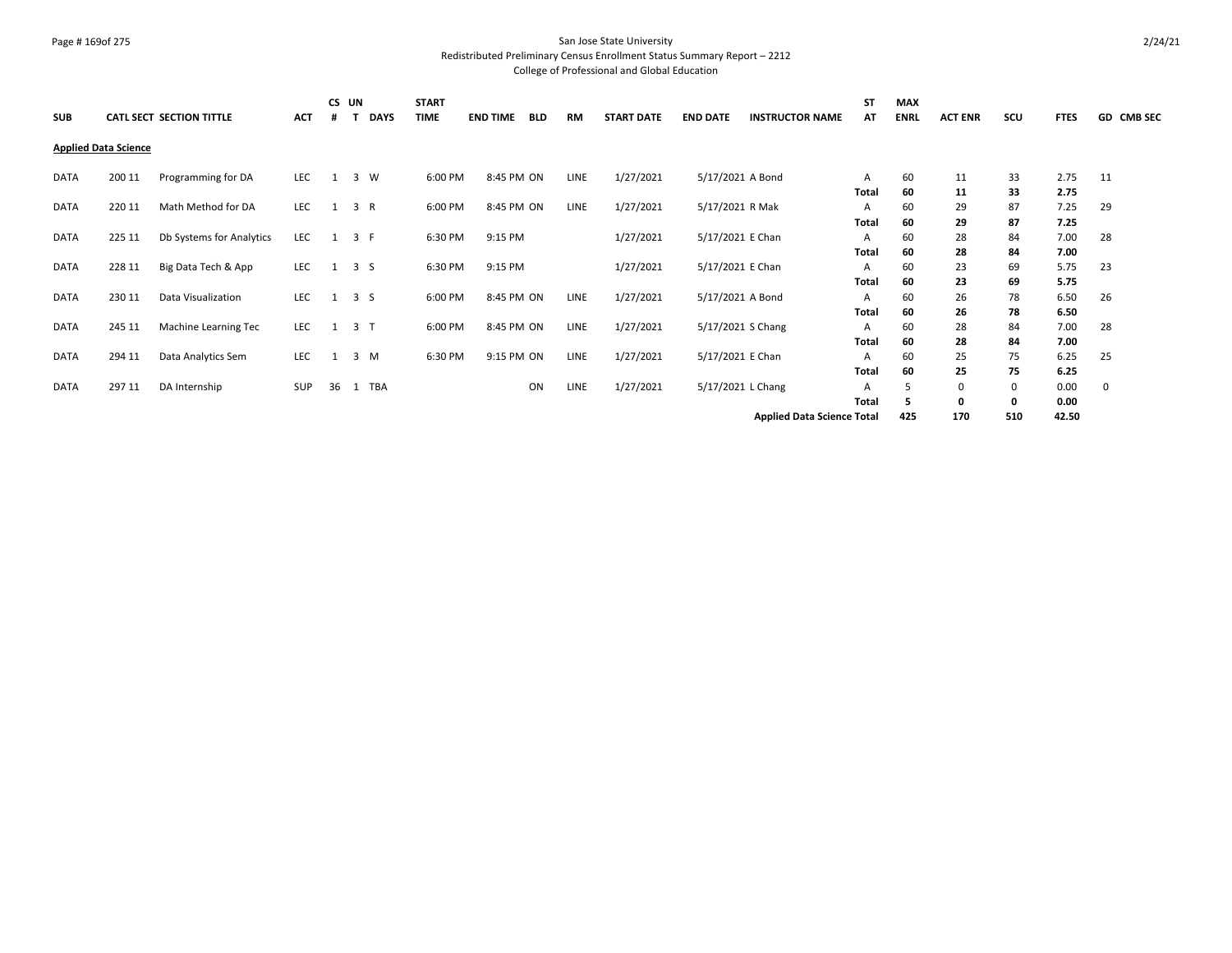## Page # 170of 275 San Jose State University

Redistributed Preliminary Census Enrollment Status Summary Report – 2212

|             |                              |                          |            | CS UN          |                     | <b>START</b> |                     |    |           |                   |                     |                            | <b>ST</b> | <b>MAX</b> |                |     |             |            |
|-------------|------------------------------|--------------------------|------------|----------------|---------------------|--------------|---------------------|----|-----------|-------------------|---------------------|----------------------------|-----------|------------|----------------|-----|-------------|------------|
| <b>SUB</b>  |                              | CATL SECT SECTION TITTLE | ACT        | #              | T DAYS              | <b>TIME</b>  | <b>END TIME BLD</b> |    | <b>RM</b> | <b>START DATE</b> | <b>END DATE</b>     | <b>INSTRUCTOR NAME</b>     | AΤ        | ENRL       | <b>ACT ENR</b> | scu | <b>FTES</b> | GD CMB SEC |
|             | <b>School of Information</b> |                          |            |                |                     |              |                     |    |           |                   |                     |                            |           |            |                |     |             |            |
|             |                              |                          |            |                |                     |              |                     |    |           |                   |                     |                            |           |            |                |     |             |            |
| <b>INFO</b> | 200 01                       | Inf. Comm                | SEM        | 5              | 3 TBA               |              |                     | ON | LINE      | 1/27/2021         | 5/17/2021 Z Liu     |                            | Α         | 35         | 28             | 84  | 7.00        | 28         |
| <b>INFO</b> | 200 02                       | Inf. Comm                | <b>SEM</b> | 5              | 3<br>TBA            |              |                     | ON | LINE      | 1/27/2021         |                     | 5/17/2021 M Stephens       | Α         | 35         | 35             | 105 | 8.75        | 35         |
| <b>INFO</b> | 200 03                       | Inf. Comm                | SEM        | 5              | 3 TBA               |              |                     | ON | LINE      | 1/27/2021         |                     | 5/17/2021 M Villagran      | Α         | 35         | 33             | 99  | 8.20        | 32         |
| <b>INFO</b> | 200 04                       | Inf. Comm                | <b>SEM</b> | 5              | 3 TBA               |              |                     | ON | LINE      | 1/27/2021         | 5/17/2021 S Tash    |                            | Α         | 35         | 35             | 105 | 8.70        | 34         |
|             |                              |                          |            |                |                     |              |                     |    |           |                   |                     |                            | Total     | 140        | 131            | 393 | 32.65       |            |
| <b>INFO</b> | 202 01                       | Inf. Ret. Sys. Des       | <b>SEM</b> | 5              | 3 TBA               |              |                     | ON | LINE      | 1/27/2021         |                     | 5/17/2021 A Johnson        | Α         | 35         | 35             | 105 | 8.75        | 35         |
| <b>INFO</b> | 202 02                       | Inf. Ret. Sys. Des       | SEM        | 5              | 3 TBA               |              |                     | ON | LINE      | 1/27/2021         |                     | 5/17/2021 A Johnson        | Α         | 35         | 35             | 105 | 8.75        | 35         |
| <b>INFO</b> | 202 03                       | Inf. Ret. Sys. Des       | SEM        | 5              | 3 TBA               |              |                     | ON | LINE      | 1/27/2021         |                     | 5/17/2021 A Johnson        | Α         | 35         | 32             | 96  | 8.00        | 32         |
| <b>INFO</b> | 202 04                       | Inf. Ret. Sys. Des       | SEM        | 5              | 3 TBA               |              |                     | ON | LINE      | 1/27/2021         |                     | 5/17/2021 A Johnson        | Α         | 35         | 21             | 63  | 5.20        | 20         |
|             |                              |                          |            |                |                     |              |                     |    |           |                   |                     |                            | Total     | 140        | 123            | 369 | 30.70       |            |
| <b>INFO</b> | 203 01                       | Online Learning          | <b>SEM</b> | $\overline{2}$ | 1 TBA               |              |                     | ON | LINE      | 1/27/2021         | 5/17/2021 D Faires  |                            | Α         | 35         | 35             | 35  | 2.92        | 35         |
| <b>INFO</b> | 203 02                       | <b>Online Learning</b>   | <b>SEM</b> | $\overline{2}$ | 1 TBA               |              |                     | ON | LINE      | 1/27/2021         | 5/17/2021 D Faires  |                            | Α         | 35         | 34             | 34  | 2.83        | 34         |
| <b>INFO</b> | 203 03                       | Online Learning          | SEM        | $\overline{2}$ | 1 TBA               |              |                     | ON | LINE      | 1/27/2021         | 5/17/2021 D Faires  |                            | Α         | 75         | 59             | 59  | 4.87        | 56         |
|             |                              |                          |            |                |                     |              |                     |    |           |                   |                     |                            | Total     | 145        | 128            | 128 | 10.62       |            |
| <b>INFO</b> | 204 01                       | Inf. Prof                | SEM        | -5             | 3<br>TBA            |              |                     | ON | LINE      | 1/27/2021         | 5/17/2021 C Dee     |                            | Α         | 35         | 31             | 93  | 7.75        | 31         |
| <b>INFO</b> | 204 02                       | Inf. Prof                | SEM        | -5             | $\mathbf{3}$<br>TBA |              |                     | ON | LINE      | 1/27/2021         |                     | 5/17/2021 C Sawyer         | Α         | 35         | 17             | 51  | 4.20        | 16         |
| <b>INFO</b> | 204 03                       | Inf. Prof                | SEM        | 5              | 3<br>TBA            |              |                     | ON | LINE      | 1/27/2021         | 5/17/2021 D Hicks   |                            | Α         | 35         | 31             | 93  | 7.70        | 30         |
| <b>INFO</b> | 204 04                       | Inf. Prof                | SEM        | 5              | 3 TBA               |              |                     | ON | LINE      | 1/27/2021         | 5/17/2021 D Hicks   |                            | Α         | 35         | 33             | 99  | 8.25        | 33         |
|             |                              |                          |            |                |                     |              |                     |    |           |                   |                     |                            | Total     | 140        | 112            | 336 | 27.90       |            |
| <b>INFO</b> | 210 01                       | Reference Info Services  | <b>SEM</b> | 5              | 3 TBA               |              |                     | ON | LINE      | 1/27/2021         |                     | 5/17/2021 J Aguiñaga       | Α         | 35         | 32             | 32  | 8.00        | 32         |
| <b>INFO</b> | 21002                        | Reference Info Services  | <b>SEM</b> | 5              | 3 TBA               |              |                     | ON | LINE      | 1/27/2021         |                     | 5/17/2021 J Aguiñaga       | Α         | 35         | 28             | 28  | 7.00        | 28         |
|             |                              |                          |            |                |                     |              |                     |    |           |                   |                     |                            | Total     | 70         | 60             | 60  | 15.00       |            |
| <b>INFO</b> | 230 01                       | Iss Acad Libs            | <b>SUP</b> |                | 36 3 TBA            |              |                     | ON | LINE      | 1/27/2021         |                     | 5/17/2021 M Otero-Boisvert | A         | 35         | 10             | 30  | 2.50        | 10         |
|             |                              |                          |            |                |                     |              |                     |    |           |                   |                     |                            | Total     | 35         | 10             | 30  | 2.50        |            |
| <b>INFO</b> | 232 01                       | Iss Publ Libs            | <b>SUP</b> |                | 36 3 TBA            |              |                     | ON | LINE      | 1/27/2021         |                     | 5/17/2021 R Barefoot       | Α         | 35         | 30             | 90  | 7.50        | 30         |
|             |                              |                          |            |                |                     |              |                     |    |           |                   |                     |                            | Total     | 35         | 30             | 90  | 7.50        |            |
| <b>INFO</b> | 233 01                       | School Media Cent        | <b>SEM</b> |                | 5 3 TBA             |              |                     | ON | LINE      | 1/27/2021         |                     | 5/17/2021 M Harlan         | Α         | 35         | 11             | 33  | 2.60        | 8          |
|             |                              |                          |            |                |                     |              |                     |    |           |                   |                     |                            | Total     | 35         | 11             | 33  | 2.60        |            |
| <b>INFO</b> | 23701                        | SchLibMedMtls            | <b>SEM</b> | -5             | 3 TBA               |              |                     | ON | LINE      | 1/27/2021         |                     | 5/17/2021 A Rothman        | A         | 35         | 22             | 66  | 5.25        | 17         |
|             |                              |                          |            |                |                     |              |                     |    |           |                   |                     |                            | Total     | 35         | 22             | 66  | 5.25        |            |
| <b>INFO</b> | 240 01                       | Info Tech Tools & Aplc   | SEM        | 5              | 3 TBA               |              |                     | ON | LINE      | 1/27/2021         | 5/17/2021 R Dean    |                            | A         | 35         | 33             | 99  | 8.25        | 33         |
|             |                              |                          |            |                |                     |              |                     |    |           |                   |                     |                            | Total     | 35         | 33             | 99  | 8.25        |            |
| <b>INFO</b> | 242 01                       | Database Mgmt            | LEC        | 1              | 3 TBA               |              |                     | ON | LINE      | 1/27/2021         | 5/17/2021 G Liu     |                            | A         | 35         | 15             | 45  | 3.75        | 15         |
|             |                              |                          |            |                |                     |              |                     |    |           |                   |                     |                            | Total     | 35         | 15             | 45  | 3.75        |            |
| <b>INFO</b> | 244 01                       | <b>Online Searching</b>  | <b>SEM</b> | 5              | 3 TBA               |              |                     | ON | LINE      | 1/27/2021         |                     | 5/17/2021 N Friedland      | A         | 35         | 32             | 96  | 7.90        | 30         |
|             |                              |                          |            |                |                     |              |                     |    |           |                   |                     |                            | Total     | 35         | 32             | 96  | 7.90        |            |
| <b>INFO</b> | 246 01                       | Inf Tech Tools App Adv   | <b>SEM</b> | 5              | 3 TBA               |              |                     | ON | LINE      | 1/27/2021         | 5/17/2021 H Chen    |                            | A         | 35         | 25             | 25  | 6.20        | 24         |
|             |                              |                          |            |                |                     |              |                     |    |           |                   |                     |                            | Total     | 35         | 25             | 25  | 6.20        |            |
| <b>INFO</b> | 248 01                       | Beg Cat & Class          | <b>SEM</b> | 5              | 3 TBA               |              |                     | ON | LINE      | 1/27/2021         |                     | 5/17/2021 S Khosrowpour    | Α         | 35         | 34             | 102 | 8.45        | 33         |
| <b>INFO</b> | 248 02                       | Beg Cat & Class          | SEM        | 5 <sup>5</sup> | 3 TBA               |              |                     | ON | LINE      | 1/27/2021         |                     | 5/17/2021 S Khosrowpour    | Α         | 35         | 33             | 99  | 8.15        | 31         |
|             |                              |                          |            |                |                     |              |                     |    |           |                   |                     |                            | Total     | 70         | 67             | 201 | 16.60       |            |
| <b>INFO</b> | 250 01                       | Instr Dsgn Info Prof     | SEM        | 5              | 3 TBA               |              |                     | ON | LINE      | 1/27/2021         | 5/17/2021 D Kovacs  |                            | Α         | 35         | 15             | 45  | 3.75        | 15         |
| <b>INFO</b> | 250 02                       | Instr Dsgn Info Prof     | <b>SEM</b> | 5              | 3 TBA               |              |                     | ON | LINE      | 1/27/2021         |                     | 5/17/2021 D Loertscher     | Α         | 35         | $\overline{7}$ | 21  | 1.65        | 5          |
|             |                              |                          |            |                |                     |              |                     |    |           |                   |                     |                            | Total     | 70         | 22             | 66  | 5.40        |            |
| <b>INFO</b> | 254 01                       | Inf. Lit. Learn          | <b>SEM</b> | -5             | 3 TBA               |              |                     | ON | LINE      | 1/27/2021         | 5/17/2021 E Valenti |                            | A         | 35         | 22             | 66  | 5.50        | 22         |
|             |                              |                          |            |                |                     |              |                     |    |           |                   |                     |                            | Total     | 35         | 22             | 66  | 5.50        |            |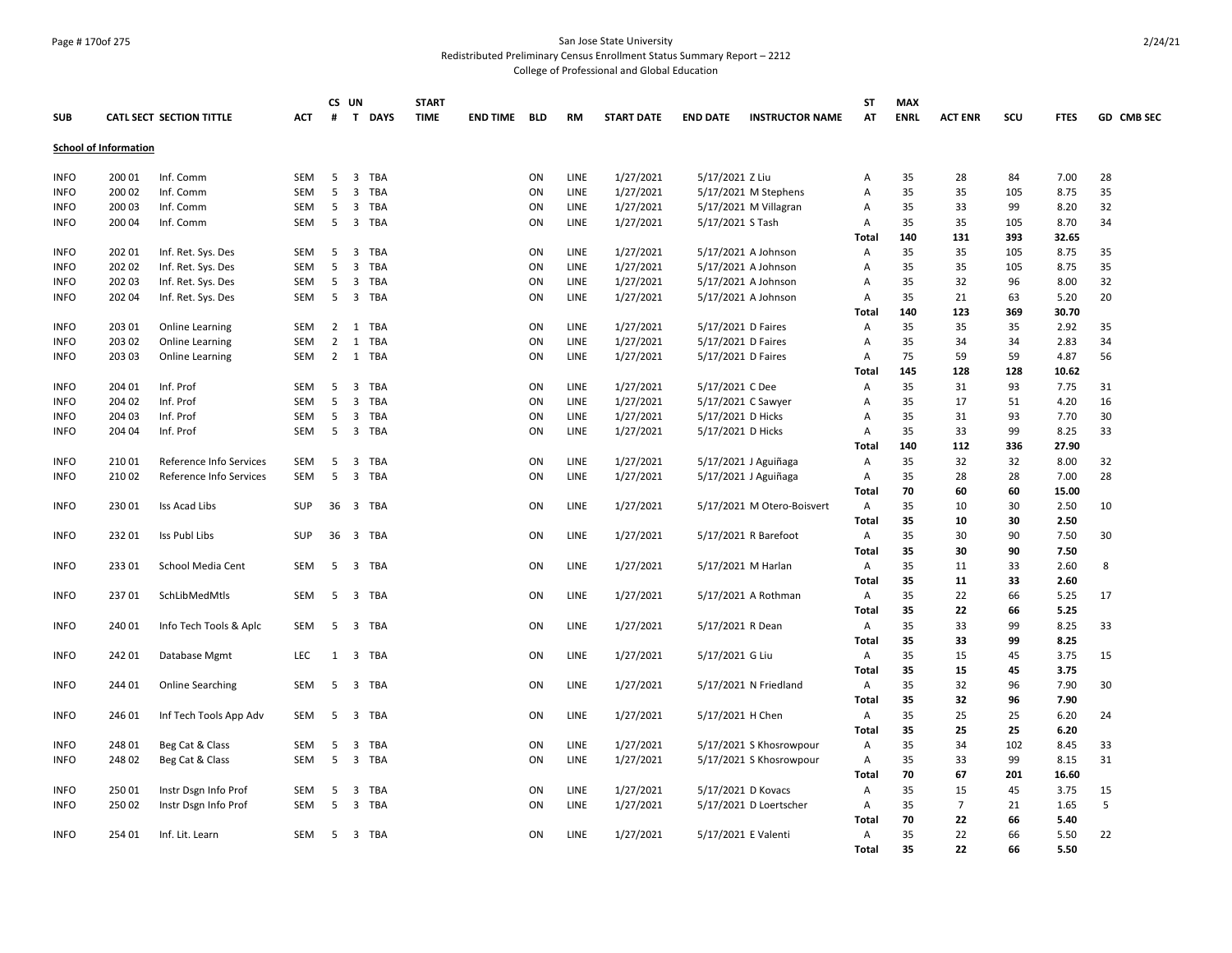#### Page # 171of 275 San Jose State University Redistributed Preliminary Census Enrollment Status Summary Report – 2212

| CATL SECT SECTION TITTLE<br>$\pmb{\sharp}$<br>T DAYS<br><b>TIME</b><br><b>START DATE</b><br><b>END DATE</b><br>AT<br><b>ENRL</b><br><b>ACT ENR</b><br>scu<br><b>FTES</b><br><b>SUB</b><br><b>ACT</b><br><b>END TIME BLD</b><br><b>RM</b><br><b>INSTRUCTOR NAME</b><br>35<br><b>INFO</b><br>256 01<br>SEM<br>5<br>3 TBA<br>ON<br>LINE<br>1/27/2021<br>5/17/2021 D DeLorenzo<br>A<br>27<br>81<br>6.75<br>27<br>Archy & Mnscpt<br>35<br>Total<br>27<br>81<br>6.75<br>35<br>66<br>22<br><b>INFO</b><br>25901<br>Presrv Mgmt<br><b>SEM</b><br>5<br>3 TBA<br>ON<br>LINE<br>1/27/2021<br>5/17/2021 E Holmes<br>A<br>22<br>5.50<br>35<br>22<br>66<br>5.50<br>Total<br>35<br>2<br>3 TBA<br>LINE<br>1/27/2021<br>A<br>27<br>81<br>6.75<br>27<br><b>INFO</b><br>260A 01<br>Prgrm and Srvcs for Chld<br>LEC<br>ON<br>5/17/2021 L Houde<br>35<br>Total<br>27<br>81<br>6.75<br>35<br>LINE<br>39<br>3.25<br>13<br><b>INFO</b><br>261A01<br>Prgrm and Srvcs for Yas<br>LEC<br>$\overline{2}$<br>3 TBA<br>ON<br>1/27/2021<br>5/17/2021 A Bernier<br>A<br>13<br>35<br>39<br>3.25<br>Total<br>13<br>35<br>LINE<br>1/27/2021<br>$\overline{A}$<br>30<br>2.50<br>10<br><b>INFO</b><br>263 01<br>Matris For Chidrn<br><b>LEC</b><br>2<br>$\overline{3}$<br>TBA<br>ON<br>5/17/2021 P Peck<br>10<br>35<br>2.50<br><b>Total</b><br>10<br>30<br>35<br>LINE<br><b>INFO</b><br>266 01<br>5<br>$\overline{3}$<br>TBA<br>ON<br>1/27/2021<br>5/17/2021 J Bodart<br>A<br>16<br>48<br>4.00<br>16<br><b>Collection Mgmt</b><br>SEM<br>35<br>48<br>4.00<br>Total<br>16<br>35<br><b>LINE</b><br><b>INFO</b><br>275 01<br>SEM<br>5<br>$\overline{3}$<br>TBA<br>ON<br>1/27/2021<br>5/17/2021 Z Liu<br>A<br>34<br>102<br>8.50<br>34<br>Libr Sev Div Comm<br>35<br><b>Total</b><br>34<br>102<br>8.50<br>35<br><b>LINE</b><br>22<br>66<br><b>INFO</b><br>28101<br>Collog Contemp Iss<br>SEM<br>5<br>$\overline{\mathbf{3}}$<br>TBA<br>ON<br>1/27/2021<br>5/17/2021 D DeLorenzo<br>A<br>5.50<br>22<br>35<br>28102<br>5<br>$\overline{2}$<br>TBA<br>ON<br>LINE<br>1/27/2021<br>3.00<br>18<br><b>INFO</b><br><b>Collog Contemp Iss</b><br><b>SEM</b><br>5/17/2021 D Buenting<br>Α<br>18<br>54<br><b>LINE</b><br>35<br>12<br>281 03<br>5<br>1 TBA<br>ON<br>1/27/2021<br>5/17/2021 M Evangeliste<br>12<br>36<br>1.00<br><b>INFO</b><br>Collog Contemp Iss<br><b>SEM</b><br>Α<br>LINE<br>1/27/2021<br>35<br>15<br><b>INFO</b><br>281 04<br>SEM<br>5<br>$\overline{3}$<br>TBA<br>ON<br>5/17/2021 M Villagran<br>A<br>15<br>45<br>3.75<br><b>Colloq Contemp Iss</b><br>5 1 TBA<br>LINE<br>1/27/2021<br>35<br>1.75<br>21<br><b>INFO</b><br>281 05<br>Colloq Contemp Iss<br>SEM<br>ON<br>5/17/2021 K Buckley<br>A<br>21<br>63<br>175<br>264<br>15.00<br>Total<br>88<br>35<br>282 01<br>ON<br>LINE<br>1/27/2021<br>5/17/2021 S Gaffney<br>A<br>28<br>4.67<br>28<br><b>INFO</b><br>Sem in Libr Mgmt<br><b>SEM</b><br>-5<br>$\overline{2}$<br>TBA<br>28<br>28202<br>5<br>ON<br>LINE<br>1/27/2021<br>35<br>10<br>SEM<br>TBA<br>5/17/2021 P Sweeney<br>$\overline{A}$<br>10<br>10<br>0.83<br><b>INFO</b><br>Sem in Libr Mgmt<br>1<br>LINE<br>1/27/2021<br>35<br>22<br>22<br>22<br><b>INFO</b><br>28203<br>Sem in Libr Mgmt<br>5 1 TBA<br>ON<br>5/17/2021 C Koontz<br>A<br>1.83<br>SEM<br>105<br>60<br>60<br>7.33<br>Total<br><b>INFO</b><br>284 01<br>5<br>$\overline{2}$<br>TBA<br>ON<br>LINE<br>1/27/2021<br>5/17/2021 L Gleason<br>A<br>35<br>21<br>21<br>3.50<br>21<br>Sem Archiv Rec Mgmt<br>SEM<br>35<br><b>INFO</b><br>284 02<br>5<br>$\overline{2}$<br>TBA<br>ON<br>LINE<br>1/27/2021<br>5/17/2021 L Main<br>A<br>26<br>26<br>4.33<br>26<br>Sem Archiv Rec Mgmt<br><b>SEM</b><br>35<br>20<br><b>INFO</b><br>284 03<br>5<br>2 TBA<br>ON<br>LINE<br>1/27/2021<br>5/17/2021 D Westbrook<br>A<br>20<br>20<br>3.33<br>Sem Archiv Rec Mgmt<br><b>SEM</b><br>105<br>67<br>67<br><b>Total</b><br>11.17<br>35<br>285 01<br>ON<br>LINE<br>1/27/2021<br>32<br>32<br>7.95<br>31<br><b>INFO</b><br>App. Res. Methods<br><b>SEM</b><br>5<br>3<br>TBA<br>5/17/2021 J Sweeney<br>Α<br>5<br>35<br>12<br>285 02<br>$\overline{3}$<br>TBA<br>ON<br>LINE<br>1/27/2021<br>13<br>13<br>3.20<br><b>INFO</b><br>App. Res. Methods<br><b>SEM</b><br>5/17/2021 J Sweeney<br>Α<br>35<br>17<br><b>INFO</b><br>285 03<br><b>SEM</b><br>5<br>3 TBA<br>ON<br>LINE<br>1/27/2021<br>5/17/2021 L Luo<br>A<br>17<br>17<br>4.25<br>App. Res. Methods<br>105<br>62<br>Total<br>62<br>15.40<br>35<br><b>SEM</b><br>LINE<br>1/27/2021<br>A<br>32<br>32<br>8.00<br>32<br><b>INFO</b><br>28701<br>Sem Inf Sci<br>5<br>$\overline{3}$<br>TBA<br>ON<br>5/17/2021 M Stephens<br>35<br>32<br>32<br>8.00<br>Total<br>85<br>28901<br>LINE<br>$\overline{A}$<br>56<br><b>INFO</b><br>Adv Topics Libr & Info Sci<br>SUP<br>25<br>$\overline{3}$<br>TBA<br>ON<br>1/27/2021<br>5/17/2021 L Main<br>168<br>14.00<br>56<br>25<br>LINE<br>1/27/2021<br>20<br>20<br>20<br><b>INFO</b><br>289 02<br>Adv Topics Libr & Info Sci<br>SUP<br>3 TBA<br>ON<br>5/17/2021 A Johnson<br>Α<br>60<br>5.00<br>105<br>76<br>228<br>19.00<br>Total<br>LINE<br><b>INFO</b><br>294 02<br>Prof Exp Intern<br>SUP<br>25<br>2 TBA<br>ON<br>1/27/2021<br>5/17/2021 L Main<br>A<br>25<br>5<br>10<br>0.83<br>5<br>25<br>35<br>10<br>294 03<br>Prof Exp Intern<br>$\overline{3}$<br>TBA<br>ON<br>LINE<br>1/27/2021<br>5/17/2021 L Main<br>A<br>10<br>30<br>2.50<br><b>INFO</b><br>SUP<br>$\mathbf{3}$<br>25<br>3<br><b>INFO</b><br>294 04<br>Prof Exp Intern<br>SUP<br>25  4  TBA<br>ON<br>LINE<br>1/27/2021<br>5/17/2021 L Main<br>A<br>12<br>1.00<br>85<br>18<br>52<br>Total<br>4.33<br>30<br><b>INFO</b><br>295 01<br>25<br>3 TBA<br>ON<br>LINE<br>1/27/2021<br>10<br>30<br>2.20<br>$\overline{4}$<br>Sch Libr Fieldwork<br><b>SUP</b><br>5/17/2021 M Harlan<br>A<br>30<br>2.20<br>10<br>30<br>Total<br>298 01<br><b>LINE</b><br>25<br>$\mathbf{1}$<br><b>INFO</b><br>Special Study<br>SUP<br>25<br>1 TBA<br>ON<br>1/27/2021<br>5/17/2021 D Faires<br>A<br>$\mathbf{1}$<br>$\mathbf{1}$<br>0.08<br>$\overline{2}$<br>298 02<br>25 2 TBA<br>ON<br><b>LINE</b><br>1/27/2021<br>25<br>$\overline{2}$<br>0.33<br><b>INFO</b><br>Special Study<br>SUP<br>5/17/2021 D Faires<br>Α<br>4<br>25<br>$\overline{2}$<br>LINE<br>1/27/2021<br>2<br>6<br>0.50<br><b>INFO</b><br>298 03<br>Special Study<br>SUP<br>25 3 TBA<br>ON<br>5/17/2021 D Faires<br>$\overline{A}$<br>$\overline{3}$<br>LINE<br>25<br>$\overline{3}$<br>25 3 TBA<br>ON<br>1/27/2021<br>5/17/2021 D Faires<br>A<br>9<br>0.75<br><b>INFO</b><br>298 04<br>Special Study<br><b>SUP</b><br>$\overline{2}$<br>$\overline{2}$<br>LINE<br>1/27/2021<br>25<br>0.50<br><b>INFO</b><br>298 05<br><b>Special Study</b><br>SUP<br>25 3 TBA<br>ON<br>5/17/2021 D Faires<br>Α<br>6 |  |  | CS UN | <b>START</b> |  |  |  | <b>ST</b> | <b>MAX</b> |  |            |
|--------------------------------------------------------------------------------------------------------------------------------------------------------------------------------------------------------------------------------------------------------------------------------------------------------------------------------------------------------------------------------------------------------------------------------------------------------------------------------------------------------------------------------------------------------------------------------------------------------------------------------------------------------------------------------------------------------------------------------------------------------------------------------------------------------------------------------------------------------------------------------------------------------------------------------------------------------------------------------------------------------------------------------------------------------------------------------------------------------------------------------------------------------------------------------------------------------------------------------------------------------------------------------------------------------------------------------------------------------------------------------------------------------------------------------------------------------------------------------------------------------------------------------------------------------------------------------------------------------------------------------------------------------------------------------------------------------------------------------------------------------------------------------------------------------------------------------------------------------------------------------------------------------------------------------------------------------------------------------------------------------------------------------------------------------------------------------------------------------------------------------------------------------------------------------------------------------------------------------------------------------------------------------------------------------------------------------------------------------------------------------------------------------------------------------------------------------------------------------------------------------------------------------------------------------------------------------------------------------------------------------------------------------------------------------------------------------------------------------------------------------------------------------------------------------------------------------------------------------------------------------------------------------------------------------------------------------------------------------------------------------------------------------------------------------------------------------------------------------------------------------------------------------------------------------------------------------------------------------------------------------------------------------------------------------------------------------------------------------------------------------------------------------------------------------------------------------------------------------------------------------------------------------------------------------------------------------------------------------------------------------------------------------------------------------------------------------------------------------------------------------------------------------------------------------------------------------------------------------------------------------------------------------------------------------------------------------------------------------------------------------------------------------------------------------------------------------------------------------------------------------------------------------------------------------------------------------------------------------------------------------------------------------------------------------------------------------------------------------------------------------------------------------------------------------------------------------------------------------------------------------------------------------------------------------------------------------------------------------------------------------------------------------------------------------------------------------------------------------------------------------------------------------------------------------------------------------------------------------------------------------------------------------------------------------------------------------------------------------------------------------------------------------------------------------------------------------------------------------------------------------------------------------------------------------------------------------------------------------------------------------------------------------------------------------------------------------------------------------------------------------------------------------------------------------------------------------------------------------------------------------------------------------------------------------------------------------------------------------------------------------------------------------------------------------------------------------------------------------------------------------------------------------------------------------------------------------------------------------------------------------------------------------------------------------------------------------------------------------------------------------------------------------------------------------------------------------------------------------------------------------------------------------------------------------------------------------------------------------------------------------------------------------------------------------------------------------------------------------------------------------------------------------------------------------------------------------------------------------------------------------------------------------------------------------------------------------------------------------------------------------------------------------------------------------------------------|--|--|-------|--------------|--|--|--|-----------|------------|--|------------|
|                                                                                                                                                                                                                                                                                                                                                                                                                                                                                                                                                                                                                                                                                                                                                                                                                                                                                                                                                                                                                                                                                                                                                                                                                                                                                                                                                                                                                                                                                                                                                                                                                                                                                                                                                                                                                                                                                                                                                                                                                                                                                                                                                                                                                                                                                                                                                                                                                                                                                                                                                                                                                                                                                                                                                                                                                                                                                                                                                                                                                                                                                                                                                                                                                                                                                                                                                                                                                                                                                                                                                                                                                                                                                                                                                                                                                                                                                                                                                                                                                                                                                                                                                                                                                                                                                                                                                                                                                                                                                                                                                                                                                                                                                                                                                                                                                                                                                                                                                                                                                                                                                                                                                                                                                                                                                                                                                                                                                                                                                                                                                                                                                                                                                                                                                                                                                                                                                                                                                                                                                                                                                                                                                                                                                                                                                                                                                                                                                                                                                                                                                                                                                                                                                                  |  |  |       |              |  |  |  |           |            |  | GD CMB SEC |
|                                                                                                                                                                                                                                                                                                                                                                                                                                                                                                                                                                                                                                                                                                                                                                                                                                                                                                                                                                                                                                                                                                                                                                                                                                                                                                                                                                                                                                                                                                                                                                                                                                                                                                                                                                                                                                                                                                                                                                                                                                                                                                                                                                                                                                                                                                                                                                                                                                                                                                                                                                                                                                                                                                                                                                                                                                                                                                                                                                                                                                                                                                                                                                                                                                                                                                                                                                                                                                                                                                                                                                                                                                                                                                                                                                                                                                                                                                                                                                                                                                                                                                                                                                                                                                                                                                                                                                                                                                                                                                                                                                                                                                                                                                                                                                                                                                                                                                                                                                                                                                                                                                                                                                                                                                                                                                                                                                                                                                                                                                                                                                                                                                                                                                                                                                                                                                                                                                                                                                                                                                                                                                                                                                                                                                                                                                                                                                                                                                                                                                                                                                                                                                                                                                  |  |  |       |              |  |  |  |           |            |  |            |
|                                                                                                                                                                                                                                                                                                                                                                                                                                                                                                                                                                                                                                                                                                                                                                                                                                                                                                                                                                                                                                                                                                                                                                                                                                                                                                                                                                                                                                                                                                                                                                                                                                                                                                                                                                                                                                                                                                                                                                                                                                                                                                                                                                                                                                                                                                                                                                                                                                                                                                                                                                                                                                                                                                                                                                                                                                                                                                                                                                                                                                                                                                                                                                                                                                                                                                                                                                                                                                                                                                                                                                                                                                                                                                                                                                                                                                                                                                                                                                                                                                                                                                                                                                                                                                                                                                                                                                                                                                                                                                                                                                                                                                                                                                                                                                                                                                                                                                                                                                                                                                                                                                                                                                                                                                                                                                                                                                                                                                                                                                                                                                                                                                                                                                                                                                                                                                                                                                                                                                                                                                                                                                                                                                                                                                                                                                                                                                                                                                                                                                                                                                                                                                                                                                  |  |  |       |              |  |  |  |           |            |  |            |
|                                                                                                                                                                                                                                                                                                                                                                                                                                                                                                                                                                                                                                                                                                                                                                                                                                                                                                                                                                                                                                                                                                                                                                                                                                                                                                                                                                                                                                                                                                                                                                                                                                                                                                                                                                                                                                                                                                                                                                                                                                                                                                                                                                                                                                                                                                                                                                                                                                                                                                                                                                                                                                                                                                                                                                                                                                                                                                                                                                                                                                                                                                                                                                                                                                                                                                                                                                                                                                                                                                                                                                                                                                                                                                                                                                                                                                                                                                                                                                                                                                                                                                                                                                                                                                                                                                                                                                                                                                                                                                                                                                                                                                                                                                                                                                                                                                                                                                                                                                                                                                                                                                                                                                                                                                                                                                                                                                                                                                                                                                                                                                                                                                                                                                                                                                                                                                                                                                                                                                                                                                                                                                                                                                                                                                                                                                                                                                                                                                                                                                                                                                                                                                                                                                  |  |  |       |              |  |  |  |           |            |  |            |
|                                                                                                                                                                                                                                                                                                                                                                                                                                                                                                                                                                                                                                                                                                                                                                                                                                                                                                                                                                                                                                                                                                                                                                                                                                                                                                                                                                                                                                                                                                                                                                                                                                                                                                                                                                                                                                                                                                                                                                                                                                                                                                                                                                                                                                                                                                                                                                                                                                                                                                                                                                                                                                                                                                                                                                                                                                                                                                                                                                                                                                                                                                                                                                                                                                                                                                                                                                                                                                                                                                                                                                                                                                                                                                                                                                                                                                                                                                                                                                                                                                                                                                                                                                                                                                                                                                                                                                                                                                                                                                                                                                                                                                                                                                                                                                                                                                                                                                                                                                                                                                                                                                                                                                                                                                                                                                                                                                                                                                                                                                                                                                                                                                                                                                                                                                                                                                                                                                                                                                                                                                                                                                                                                                                                                                                                                                                                                                                                                                                                                                                                                                                                                                                                                                  |  |  |       |              |  |  |  |           |            |  |            |
|                                                                                                                                                                                                                                                                                                                                                                                                                                                                                                                                                                                                                                                                                                                                                                                                                                                                                                                                                                                                                                                                                                                                                                                                                                                                                                                                                                                                                                                                                                                                                                                                                                                                                                                                                                                                                                                                                                                                                                                                                                                                                                                                                                                                                                                                                                                                                                                                                                                                                                                                                                                                                                                                                                                                                                                                                                                                                                                                                                                                                                                                                                                                                                                                                                                                                                                                                                                                                                                                                                                                                                                                                                                                                                                                                                                                                                                                                                                                                                                                                                                                                                                                                                                                                                                                                                                                                                                                                                                                                                                                                                                                                                                                                                                                                                                                                                                                                                                                                                                                                                                                                                                                                                                                                                                                                                                                                                                                                                                                                                                                                                                                                                                                                                                                                                                                                                                                                                                                                                                                                                                                                                                                                                                                                                                                                                                                                                                                                                                                                                                                                                                                                                                                                                  |  |  |       |              |  |  |  |           |            |  |            |
|                                                                                                                                                                                                                                                                                                                                                                                                                                                                                                                                                                                                                                                                                                                                                                                                                                                                                                                                                                                                                                                                                                                                                                                                                                                                                                                                                                                                                                                                                                                                                                                                                                                                                                                                                                                                                                                                                                                                                                                                                                                                                                                                                                                                                                                                                                                                                                                                                                                                                                                                                                                                                                                                                                                                                                                                                                                                                                                                                                                                                                                                                                                                                                                                                                                                                                                                                                                                                                                                                                                                                                                                                                                                                                                                                                                                                                                                                                                                                                                                                                                                                                                                                                                                                                                                                                                                                                                                                                                                                                                                                                                                                                                                                                                                                                                                                                                                                                                                                                                                                                                                                                                                                                                                                                                                                                                                                                                                                                                                                                                                                                                                                                                                                                                                                                                                                                                                                                                                                                                                                                                                                                                                                                                                                                                                                                                                                                                                                                                                                                                                                                                                                                                                                                  |  |  |       |              |  |  |  |           |            |  |            |
|                                                                                                                                                                                                                                                                                                                                                                                                                                                                                                                                                                                                                                                                                                                                                                                                                                                                                                                                                                                                                                                                                                                                                                                                                                                                                                                                                                                                                                                                                                                                                                                                                                                                                                                                                                                                                                                                                                                                                                                                                                                                                                                                                                                                                                                                                                                                                                                                                                                                                                                                                                                                                                                                                                                                                                                                                                                                                                                                                                                                                                                                                                                                                                                                                                                                                                                                                                                                                                                                                                                                                                                                                                                                                                                                                                                                                                                                                                                                                                                                                                                                                                                                                                                                                                                                                                                                                                                                                                                                                                                                                                                                                                                                                                                                                                                                                                                                                                                                                                                                                                                                                                                                                                                                                                                                                                                                                                                                                                                                                                                                                                                                                                                                                                                                                                                                                                                                                                                                                                                                                                                                                                                                                                                                                                                                                                                                                                                                                                                                                                                                                                                                                                                                                                  |  |  |       |              |  |  |  |           |            |  |            |
|                                                                                                                                                                                                                                                                                                                                                                                                                                                                                                                                                                                                                                                                                                                                                                                                                                                                                                                                                                                                                                                                                                                                                                                                                                                                                                                                                                                                                                                                                                                                                                                                                                                                                                                                                                                                                                                                                                                                                                                                                                                                                                                                                                                                                                                                                                                                                                                                                                                                                                                                                                                                                                                                                                                                                                                                                                                                                                                                                                                                                                                                                                                                                                                                                                                                                                                                                                                                                                                                                                                                                                                                                                                                                                                                                                                                                                                                                                                                                                                                                                                                                                                                                                                                                                                                                                                                                                                                                                                                                                                                                                                                                                                                                                                                                                                                                                                                                                                                                                                                                                                                                                                                                                                                                                                                                                                                                                                                                                                                                                                                                                                                                                                                                                                                                                                                                                                                                                                                                                                                                                                                                                                                                                                                                                                                                                                                                                                                                                                                                                                                                                                                                                                                                                  |  |  |       |              |  |  |  |           |            |  |            |
|                                                                                                                                                                                                                                                                                                                                                                                                                                                                                                                                                                                                                                                                                                                                                                                                                                                                                                                                                                                                                                                                                                                                                                                                                                                                                                                                                                                                                                                                                                                                                                                                                                                                                                                                                                                                                                                                                                                                                                                                                                                                                                                                                                                                                                                                                                                                                                                                                                                                                                                                                                                                                                                                                                                                                                                                                                                                                                                                                                                                                                                                                                                                                                                                                                                                                                                                                                                                                                                                                                                                                                                                                                                                                                                                                                                                                                                                                                                                                                                                                                                                                                                                                                                                                                                                                                                                                                                                                                                                                                                                                                                                                                                                                                                                                                                                                                                                                                                                                                                                                                                                                                                                                                                                                                                                                                                                                                                                                                                                                                                                                                                                                                                                                                                                                                                                                                                                                                                                                                                                                                                                                                                                                                                                                                                                                                                                                                                                                                                                                                                                                                                                                                                                                                  |  |  |       |              |  |  |  |           |            |  |            |
|                                                                                                                                                                                                                                                                                                                                                                                                                                                                                                                                                                                                                                                                                                                                                                                                                                                                                                                                                                                                                                                                                                                                                                                                                                                                                                                                                                                                                                                                                                                                                                                                                                                                                                                                                                                                                                                                                                                                                                                                                                                                                                                                                                                                                                                                                                                                                                                                                                                                                                                                                                                                                                                                                                                                                                                                                                                                                                                                                                                                                                                                                                                                                                                                                                                                                                                                                                                                                                                                                                                                                                                                                                                                                                                                                                                                                                                                                                                                                                                                                                                                                                                                                                                                                                                                                                                                                                                                                                                                                                                                                                                                                                                                                                                                                                                                                                                                                                                                                                                                                                                                                                                                                                                                                                                                                                                                                                                                                                                                                                                                                                                                                                                                                                                                                                                                                                                                                                                                                                                                                                                                                                                                                                                                                                                                                                                                                                                                                                                                                                                                                                                                                                                                                                  |  |  |       |              |  |  |  |           |            |  |            |
|                                                                                                                                                                                                                                                                                                                                                                                                                                                                                                                                                                                                                                                                                                                                                                                                                                                                                                                                                                                                                                                                                                                                                                                                                                                                                                                                                                                                                                                                                                                                                                                                                                                                                                                                                                                                                                                                                                                                                                                                                                                                                                                                                                                                                                                                                                                                                                                                                                                                                                                                                                                                                                                                                                                                                                                                                                                                                                                                                                                                                                                                                                                                                                                                                                                                                                                                                                                                                                                                                                                                                                                                                                                                                                                                                                                                                                                                                                                                                                                                                                                                                                                                                                                                                                                                                                                                                                                                                                                                                                                                                                                                                                                                                                                                                                                                                                                                                                                                                                                                                                                                                                                                                                                                                                                                                                                                                                                                                                                                                                                                                                                                                                                                                                                                                                                                                                                                                                                                                                                                                                                                                                                                                                                                                                                                                                                                                                                                                                                                                                                                                                                                                                                                                                  |  |  |       |              |  |  |  |           |            |  |            |
|                                                                                                                                                                                                                                                                                                                                                                                                                                                                                                                                                                                                                                                                                                                                                                                                                                                                                                                                                                                                                                                                                                                                                                                                                                                                                                                                                                                                                                                                                                                                                                                                                                                                                                                                                                                                                                                                                                                                                                                                                                                                                                                                                                                                                                                                                                                                                                                                                                                                                                                                                                                                                                                                                                                                                                                                                                                                                                                                                                                                                                                                                                                                                                                                                                                                                                                                                                                                                                                                                                                                                                                                                                                                                                                                                                                                                                                                                                                                                                                                                                                                                                                                                                                                                                                                                                                                                                                                                                                                                                                                                                                                                                                                                                                                                                                                                                                                                                                                                                                                                                                                                                                                                                                                                                                                                                                                                                                                                                                                                                                                                                                                                                                                                                                                                                                                                                                                                                                                                                                                                                                                                                                                                                                                                                                                                                                                                                                                                                                                                                                                                                                                                                                                                                  |  |  |       |              |  |  |  |           |            |  |            |
|                                                                                                                                                                                                                                                                                                                                                                                                                                                                                                                                                                                                                                                                                                                                                                                                                                                                                                                                                                                                                                                                                                                                                                                                                                                                                                                                                                                                                                                                                                                                                                                                                                                                                                                                                                                                                                                                                                                                                                                                                                                                                                                                                                                                                                                                                                                                                                                                                                                                                                                                                                                                                                                                                                                                                                                                                                                                                                                                                                                                                                                                                                                                                                                                                                                                                                                                                                                                                                                                                                                                                                                                                                                                                                                                                                                                                                                                                                                                                                                                                                                                                                                                                                                                                                                                                                                                                                                                                                                                                                                                                                                                                                                                                                                                                                                                                                                                                                                                                                                                                                                                                                                                                                                                                                                                                                                                                                                                                                                                                                                                                                                                                                                                                                                                                                                                                                                                                                                                                                                                                                                                                                                                                                                                                                                                                                                                                                                                                                                                                                                                                                                                                                                                                                  |  |  |       |              |  |  |  |           |            |  |            |
|                                                                                                                                                                                                                                                                                                                                                                                                                                                                                                                                                                                                                                                                                                                                                                                                                                                                                                                                                                                                                                                                                                                                                                                                                                                                                                                                                                                                                                                                                                                                                                                                                                                                                                                                                                                                                                                                                                                                                                                                                                                                                                                                                                                                                                                                                                                                                                                                                                                                                                                                                                                                                                                                                                                                                                                                                                                                                                                                                                                                                                                                                                                                                                                                                                                                                                                                                                                                                                                                                                                                                                                                                                                                                                                                                                                                                                                                                                                                                                                                                                                                                                                                                                                                                                                                                                                                                                                                                                                                                                                                                                                                                                                                                                                                                                                                                                                                                                                                                                                                                                                                                                                                                                                                                                                                                                                                                                                                                                                                                                                                                                                                                                                                                                                                                                                                                                                                                                                                                                                                                                                                                                                                                                                                                                                                                                                                                                                                                                                                                                                                                                                                                                                                                                  |  |  |       |              |  |  |  |           |            |  |            |
|                                                                                                                                                                                                                                                                                                                                                                                                                                                                                                                                                                                                                                                                                                                                                                                                                                                                                                                                                                                                                                                                                                                                                                                                                                                                                                                                                                                                                                                                                                                                                                                                                                                                                                                                                                                                                                                                                                                                                                                                                                                                                                                                                                                                                                                                                                                                                                                                                                                                                                                                                                                                                                                                                                                                                                                                                                                                                                                                                                                                                                                                                                                                                                                                                                                                                                                                                                                                                                                                                                                                                                                                                                                                                                                                                                                                                                                                                                                                                                                                                                                                                                                                                                                                                                                                                                                                                                                                                                                                                                                                                                                                                                                                                                                                                                                                                                                                                                                                                                                                                                                                                                                                                                                                                                                                                                                                                                                                                                                                                                                                                                                                                                                                                                                                                                                                                                                                                                                                                                                                                                                                                                                                                                                                                                                                                                                                                                                                                                                                                                                                                                                                                                                                                                  |  |  |       |              |  |  |  |           |            |  |            |
|                                                                                                                                                                                                                                                                                                                                                                                                                                                                                                                                                                                                                                                                                                                                                                                                                                                                                                                                                                                                                                                                                                                                                                                                                                                                                                                                                                                                                                                                                                                                                                                                                                                                                                                                                                                                                                                                                                                                                                                                                                                                                                                                                                                                                                                                                                                                                                                                                                                                                                                                                                                                                                                                                                                                                                                                                                                                                                                                                                                                                                                                                                                                                                                                                                                                                                                                                                                                                                                                                                                                                                                                                                                                                                                                                                                                                                                                                                                                                                                                                                                                                                                                                                                                                                                                                                                                                                                                                                                                                                                                                                                                                                                                                                                                                                                                                                                                                                                                                                                                                                                                                                                                                                                                                                                                                                                                                                                                                                                                                                                                                                                                                                                                                                                                                                                                                                                                                                                                                                                                                                                                                                                                                                                                                                                                                                                                                                                                                                                                                                                                                                                                                                                                                                  |  |  |       |              |  |  |  |           |            |  |            |
|                                                                                                                                                                                                                                                                                                                                                                                                                                                                                                                                                                                                                                                                                                                                                                                                                                                                                                                                                                                                                                                                                                                                                                                                                                                                                                                                                                                                                                                                                                                                                                                                                                                                                                                                                                                                                                                                                                                                                                                                                                                                                                                                                                                                                                                                                                                                                                                                                                                                                                                                                                                                                                                                                                                                                                                                                                                                                                                                                                                                                                                                                                                                                                                                                                                                                                                                                                                                                                                                                                                                                                                                                                                                                                                                                                                                                                                                                                                                                                                                                                                                                                                                                                                                                                                                                                                                                                                                                                                                                                                                                                                                                                                                                                                                                                                                                                                                                                                                                                                                                                                                                                                                                                                                                                                                                                                                                                                                                                                                                                                                                                                                                                                                                                                                                                                                                                                                                                                                                                                                                                                                                                                                                                                                                                                                                                                                                                                                                                                                                                                                                                                                                                                                                                  |  |  |       |              |  |  |  |           |            |  |            |
|                                                                                                                                                                                                                                                                                                                                                                                                                                                                                                                                                                                                                                                                                                                                                                                                                                                                                                                                                                                                                                                                                                                                                                                                                                                                                                                                                                                                                                                                                                                                                                                                                                                                                                                                                                                                                                                                                                                                                                                                                                                                                                                                                                                                                                                                                                                                                                                                                                                                                                                                                                                                                                                                                                                                                                                                                                                                                                                                                                                                                                                                                                                                                                                                                                                                                                                                                                                                                                                                                                                                                                                                                                                                                                                                                                                                                                                                                                                                                                                                                                                                                                                                                                                                                                                                                                                                                                                                                                                                                                                                                                                                                                                                                                                                                                                                                                                                                                                                                                                                                                                                                                                                                                                                                                                                                                                                                                                                                                                                                                                                                                                                                                                                                                                                                                                                                                                                                                                                                                                                                                                                                                                                                                                                                                                                                                                                                                                                                                                                                                                                                                                                                                                                                                  |  |  |       |              |  |  |  |           |            |  |            |
|                                                                                                                                                                                                                                                                                                                                                                                                                                                                                                                                                                                                                                                                                                                                                                                                                                                                                                                                                                                                                                                                                                                                                                                                                                                                                                                                                                                                                                                                                                                                                                                                                                                                                                                                                                                                                                                                                                                                                                                                                                                                                                                                                                                                                                                                                                                                                                                                                                                                                                                                                                                                                                                                                                                                                                                                                                                                                                                                                                                                                                                                                                                                                                                                                                                                                                                                                                                                                                                                                                                                                                                                                                                                                                                                                                                                                                                                                                                                                                                                                                                                                                                                                                                                                                                                                                                                                                                                                                                                                                                                                                                                                                                                                                                                                                                                                                                                                                                                                                                                                                                                                                                                                                                                                                                                                                                                                                                                                                                                                                                                                                                                                                                                                                                                                                                                                                                                                                                                                                                                                                                                                                                                                                                                                                                                                                                                                                                                                                                                                                                                                                                                                                                                                                  |  |  |       |              |  |  |  |           |            |  |            |
|                                                                                                                                                                                                                                                                                                                                                                                                                                                                                                                                                                                                                                                                                                                                                                                                                                                                                                                                                                                                                                                                                                                                                                                                                                                                                                                                                                                                                                                                                                                                                                                                                                                                                                                                                                                                                                                                                                                                                                                                                                                                                                                                                                                                                                                                                                                                                                                                                                                                                                                                                                                                                                                                                                                                                                                                                                                                                                                                                                                                                                                                                                                                                                                                                                                                                                                                                                                                                                                                                                                                                                                                                                                                                                                                                                                                                                                                                                                                                                                                                                                                                                                                                                                                                                                                                                                                                                                                                                                                                                                                                                                                                                                                                                                                                                                                                                                                                                                                                                                                                                                                                                                                                                                                                                                                                                                                                                                                                                                                                                                                                                                                                                                                                                                                                                                                                                                                                                                                                                                                                                                                                                                                                                                                                                                                                                                                                                                                                                                                                                                                                                                                                                                                                                  |  |  |       |              |  |  |  |           |            |  |            |
|                                                                                                                                                                                                                                                                                                                                                                                                                                                                                                                                                                                                                                                                                                                                                                                                                                                                                                                                                                                                                                                                                                                                                                                                                                                                                                                                                                                                                                                                                                                                                                                                                                                                                                                                                                                                                                                                                                                                                                                                                                                                                                                                                                                                                                                                                                                                                                                                                                                                                                                                                                                                                                                                                                                                                                                                                                                                                                                                                                                                                                                                                                                                                                                                                                                                                                                                                                                                                                                                                                                                                                                                                                                                                                                                                                                                                                                                                                                                                                                                                                                                                                                                                                                                                                                                                                                                                                                                                                                                                                                                                                                                                                                                                                                                                                                                                                                                                                                                                                                                                                                                                                                                                                                                                                                                                                                                                                                                                                                                                                                                                                                                                                                                                                                                                                                                                                                                                                                                                                                                                                                                                                                                                                                                                                                                                                                                                                                                                                                                                                                                                                                                                                                                                                  |  |  |       |              |  |  |  |           |            |  |            |
|                                                                                                                                                                                                                                                                                                                                                                                                                                                                                                                                                                                                                                                                                                                                                                                                                                                                                                                                                                                                                                                                                                                                                                                                                                                                                                                                                                                                                                                                                                                                                                                                                                                                                                                                                                                                                                                                                                                                                                                                                                                                                                                                                                                                                                                                                                                                                                                                                                                                                                                                                                                                                                                                                                                                                                                                                                                                                                                                                                                                                                                                                                                                                                                                                                                                                                                                                                                                                                                                                                                                                                                                                                                                                                                                                                                                                                                                                                                                                                                                                                                                                                                                                                                                                                                                                                                                                                                                                                                                                                                                                                                                                                                                                                                                                                                                                                                                                                                                                                                                                                                                                                                                                                                                                                                                                                                                                                                                                                                                                                                                                                                                                                                                                                                                                                                                                                                                                                                                                                                                                                                                                                                                                                                                                                                                                                                                                                                                                                                                                                                                                                                                                                                                                                  |  |  |       |              |  |  |  |           |            |  |            |
|                                                                                                                                                                                                                                                                                                                                                                                                                                                                                                                                                                                                                                                                                                                                                                                                                                                                                                                                                                                                                                                                                                                                                                                                                                                                                                                                                                                                                                                                                                                                                                                                                                                                                                                                                                                                                                                                                                                                                                                                                                                                                                                                                                                                                                                                                                                                                                                                                                                                                                                                                                                                                                                                                                                                                                                                                                                                                                                                                                                                                                                                                                                                                                                                                                                                                                                                                                                                                                                                                                                                                                                                                                                                                                                                                                                                                                                                                                                                                                                                                                                                                                                                                                                                                                                                                                                                                                                                                                                                                                                                                                                                                                                                                                                                                                                                                                                                                                                                                                                                                                                                                                                                                                                                                                                                                                                                                                                                                                                                                                                                                                                                                                                                                                                                                                                                                                                                                                                                                                                                                                                                                                                                                                                                                                                                                                                                                                                                                                                                                                                                                                                                                                                                                                  |  |  |       |              |  |  |  |           |            |  |            |
|                                                                                                                                                                                                                                                                                                                                                                                                                                                                                                                                                                                                                                                                                                                                                                                                                                                                                                                                                                                                                                                                                                                                                                                                                                                                                                                                                                                                                                                                                                                                                                                                                                                                                                                                                                                                                                                                                                                                                                                                                                                                                                                                                                                                                                                                                                                                                                                                                                                                                                                                                                                                                                                                                                                                                                                                                                                                                                                                                                                                                                                                                                                                                                                                                                                                                                                                                                                                                                                                                                                                                                                                                                                                                                                                                                                                                                                                                                                                                                                                                                                                                                                                                                                                                                                                                                                                                                                                                                                                                                                                                                                                                                                                                                                                                                                                                                                                                                                                                                                                                                                                                                                                                                                                                                                                                                                                                                                                                                                                                                                                                                                                                                                                                                                                                                                                                                                                                                                                                                                                                                                                                                                                                                                                                                                                                                                                                                                                                                                                                                                                                                                                                                                                                                  |  |  |       |              |  |  |  |           |            |  |            |
|                                                                                                                                                                                                                                                                                                                                                                                                                                                                                                                                                                                                                                                                                                                                                                                                                                                                                                                                                                                                                                                                                                                                                                                                                                                                                                                                                                                                                                                                                                                                                                                                                                                                                                                                                                                                                                                                                                                                                                                                                                                                                                                                                                                                                                                                                                                                                                                                                                                                                                                                                                                                                                                                                                                                                                                                                                                                                                                                                                                                                                                                                                                                                                                                                                                                                                                                                                                                                                                                                                                                                                                                                                                                                                                                                                                                                                                                                                                                                                                                                                                                                                                                                                                                                                                                                                                                                                                                                                                                                                                                                                                                                                                                                                                                                                                                                                                                                                                                                                                                                                                                                                                                                                                                                                                                                                                                                                                                                                                                                                                                                                                                                                                                                                                                                                                                                                                                                                                                                                                                                                                                                                                                                                                                                                                                                                                                                                                                                                                                                                                                                                                                                                                                                                  |  |  |       |              |  |  |  |           |            |  |            |
|                                                                                                                                                                                                                                                                                                                                                                                                                                                                                                                                                                                                                                                                                                                                                                                                                                                                                                                                                                                                                                                                                                                                                                                                                                                                                                                                                                                                                                                                                                                                                                                                                                                                                                                                                                                                                                                                                                                                                                                                                                                                                                                                                                                                                                                                                                                                                                                                                                                                                                                                                                                                                                                                                                                                                                                                                                                                                                                                                                                                                                                                                                                                                                                                                                                                                                                                                                                                                                                                                                                                                                                                                                                                                                                                                                                                                                                                                                                                                                                                                                                                                                                                                                                                                                                                                                                                                                                                                                                                                                                                                                                                                                                                                                                                                                                                                                                                                                                                                                                                                                                                                                                                                                                                                                                                                                                                                                                                                                                                                                                                                                                                                                                                                                                                                                                                                                                                                                                                                                                                                                                                                                                                                                                                                                                                                                                                                                                                                                                                                                                                                                                                                                                                                                  |  |  |       |              |  |  |  |           |            |  |            |
|                                                                                                                                                                                                                                                                                                                                                                                                                                                                                                                                                                                                                                                                                                                                                                                                                                                                                                                                                                                                                                                                                                                                                                                                                                                                                                                                                                                                                                                                                                                                                                                                                                                                                                                                                                                                                                                                                                                                                                                                                                                                                                                                                                                                                                                                                                                                                                                                                                                                                                                                                                                                                                                                                                                                                                                                                                                                                                                                                                                                                                                                                                                                                                                                                                                                                                                                                                                                                                                                                                                                                                                                                                                                                                                                                                                                                                                                                                                                                                                                                                                                                                                                                                                                                                                                                                                                                                                                                                                                                                                                                                                                                                                                                                                                                                                                                                                                                                                                                                                                                                                                                                                                                                                                                                                                                                                                                                                                                                                                                                                                                                                                                                                                                                                                                                                                                                                                                                                                                                                                                                                                                                                                                                                                                                                                                                                                                                                                                                                                                                                                                                                                                                                                                                  |  |  |       |              |  |  |  |           |            |  |            |
|                                                                                                                                                                                                                                                                                                                                                                                                                                                                                                                                                                                                                                                                                                                                                                                                                                                                                                                                                                                                                                                                                                                                                                                                                                                                                                                                                                                                                                                                                                                                                                                                                                                                                                                                                                                                                                                                                                                                                                                                                                                                                                                                                                                                                                                                                                                                                                                                                                                                                                                                                                                                                                                                                                                                                                                                                                                                                                                                                                                                                                                                                                                                                                                                                                                                                                                                                                                                                                                                                                                                                                                                                                                                                                                                                                                                                                                                                                                                                                                                                                                                                                                                                                                                                                                                                                                                                                                                                                                                                                                                                                                                                                                                                                                                                                                                                                                                                                                                                                                                                                                                                                                                                                                                                                                                                                                                                                                                                                                                                                                                                                                                                                                                                                                                                                                                                                                                                                                                                                                                                                                                                                                                                                                                                                                                                                                                                                                                                                                                                                                                                                                                                                                                                                  |  |  |       |              |  |  |  |           |            |  |            |
|                                                                                                                                                                                                                                                                                                                                                                                                                                                                                                                                                                                                                                                                                                                                                                                                                                                                                                                                                                                                                                                                                                                                                                                                                                                                                                                                                                                                                                                                                                                                                                                                                                                                                                                                                                                                                                                                                                                                                                                                                                                                                                                                                                                                                                                                                                                                                                                                                                                                                                                                                                                                                                                                                                                                                                                                                                                                                                                                                                                                                                                                                                                                                                                                                                                                                                                                                                                                                                                                                                                                                                                                                                                                                                                                                                                                                                                                                                                                                                                                                                                                                                                                                                                                                                                                                                                                                                                                                                                                                                                                                                                                                                                                                                                                                                                                                                                                                                                                                                                                                                                                                                                                                                                                                                                                                                                                                                                                                                                                                                                                                                                                                                                                                                                                                                                                                                                                                                                                                                                                                                                                                                                                                                                                                                                                                                                                                                                                                                                                                                                                                                                                                                                                                                  |  |  |       |              |  |  |  |           |            |  |            |
|                                                                                                                                                                                                                                                                                                                                                                                                                                                                                                                                                                                                                                                                                                                                                                                                                                                                                                                                                                                                                                                                                                                                                                                                                                                                                                                                                                                                                                                                                                                                                                                                                                                                                                                                                                                                                                                                                                                                                                                                                                                                                                                                                                                                                                                                                                                                                                                                                                                                                                                                                                                                                                                                                                                                                                                                                                                                                                                                                                                                                                                                                                                                                                                                                                                                                                                                                                                                                                                                                                                                                                                                                                                                                                                                                                                                                                                                                                                                                                                                                                                                                                                                                                                                                                                                                                                                                                                                                                                                                                                                                                                                                                                                                                                                                                                                                                                                                                                                                                                                                                                                                                                                                                                                                                                                                                                                                                                                                                                                                                                                                                                                                                                                                                                                                                                                                                                                                                                                                                                                                                                                                                                                                                                                                                                                                                                                                                                                                                                                                                                                                                                                                                                                                                  |  |  |       |              |  |  |  |           |            |  |            |
|                                                                                                                                                                                                                                                                                                                                                                                                                                                                                                                                                                                                                                                                                                                                                                                                                                                                                                                                                                                                                                                                                                                                                                                                                                                                                                                                                                                                                                                                                                                                                                                                                                                                                                                                                                                                                                                                                                                                                                                                                                                                                                                                                                                                                                                                                                                                                                                                                                                                                                                                                                                                                                                                                                                                                                                                                                                                                                                                                                                                                                                                                                                                                                                                                                                                                                                                                                                                                                                                                                                                                                                                                                                                                                                                                                                                                                                                                                                                                                                                                                                                                                                                                                                                                                                                                                                                                                                                                                                                                                                                                                                                                                                                                                                                                                                                                                                                                                                                                                                                                                                                                                                                                                                                                                                                                                                                                                                                                                                                                                                                                                                                                                                                                                                                                                                                                                                                                                                                                                                                                                                                                                                                                                                                                                                                                                                                                                                                                                                                                                                                                                                                                                                                                                  |  |  |       |              |  |  |  |           |            |  |            |
|                                                                                                                                                                                                                                                                                                                                                                                                                                                                                                                                                                                                                                                                                                                                                                                                                                                                                                                                                                                                                                                                                                                                                                                                                                                                                                                                                                                                                                                                                                                                                                                                                                                                                                                                                                                                                                                                                                                                                                                                                                                                                                                                                                                                                                                                                                                                                                                                                                                                                                                                                                                                                                                                                                                                                                                                                                                                                                                                                                                                                                                                                                                                                                                                                                                                                                                                                                                                                                                                                                                                                                                                                                                                                                                                                                                                                                                                                                                                                                                                                                                                                                                                                                                                                                                                                                                                                                                                                                                                                                                                                                                                                                                                                                                                                                                                                                                                                                                                                                                                                                                                                                                                                                                                                                                                                                                                                                                                                                                                                                                                                                                                                                                                                                                                                                                                                                                                                                                                                                                                                                                                                                                                                                                                                                                                                                                                                                                                                                                                                                                                                                                                                                                                                                  |  |  |       |              |  |  |  |           |            |  |            |
|                                                                                                                                                                                                                                                                                                                                                                                                                                                                                                                                                                                                                                                                                                                                                                                                                                                                                                                                                                                                                                                                                                                                                                                                                                                                                                                                                                                                                                                                                                                                                                                                                                                                                                                                                                                                                                                                                                                                                                                                                                                                                                                                                                                                                                                                                                                                                                                                                                                                                                                                                                                                                                                                                                                                                                                                                                                                                                                                                                                                                                                                                                                                                                                                                                                                                                                                                                                                                                                                                                                                                                                                                                                                                                                                                                                                                                                                                                                                                                                                                                                                                                                                                                                                                                                                                                                                                                                                                                                                                                                                                                                                                                                                                                                                                                                                                                                                                                                                                                                                                                                                                                                                                                                                                                                                                                                                                                                                                                                                                                                                                                                                                                                                                                                                                                                                                                                                                                                                                                                                                                                                                                                                                                                                                                                                                                                                                                                                                                                                                                                                                                                                                                                                                                  |  |  |       |              |  |  |  |           |            |  |            |
|                                                                                                                                                                                                                                                                                                                                                                                                                                                                                                                                                                                                                                                                                                                                                                                                                                                                                                                                                                                                                                                                                                                                                                                                                                                                                                                                                                                                                                                                                                                                                                                                                                                                                                                                                                                                                                                                                                                                                                                                                                                                                                                                                                                                                                                                                                                                                                                                                                                                                                                                                                                                                                                                                                                                                                                                                                                                                                                                                                                                                                                                                                                                                                                                                                                                                                                                                                                                                                                                                                                                                                                                                                                                                                                                                                                                                                                                                                                                                                                                                                                                                                                                                                                                                                                                                                                                                                                                                                                                                                                                                                                                                                                                                                                                                                                                                                                                                                                                                                                                                                                                                                                                                                                                                                                                                                                                                                                                                                                                                                                                                                                                                                                                                                                                                                                                                                                                                                                                                                                                                                                                                                                                                                                                                                                                                                                                                                                                                                                                                                                                                                                                                                                                                                  |  |  |       |              |  |  |  |           |            |  |            |
|                                                                                                                                                                                                                                                                                                                                                                                                                                                                                                                                                                                                                                                                                                                                                                                                                                                                                                                                                                                                                                                                                                                                                                                                                                                                                                                                                                                                                                                                                                                                                                                                                                                                                                                                                                                                                                                                                                                                                                                                                                                                                                                                                                                                                                                                                                                                                                                                                                                                                                                                                                                                                                                                                                                                                                                                                                                                                                                                                                                                                                                                                                                                                                                                                                                                                                                                                                                                                                                                                                                                                                                                                                                                                                                                                                                                                                                                                                                                                                                                                                                                                                                                                                                                                                                                                                                                                                                                                                                                                                                                                                                                                                                                                                                                                                                                                                                                                                                                                                                                                                                                                                                                                                                                                                                                                                                                                                                                                                                                                                                                                                                                                                                                                                                                                                                                                                                                                                                                                                                                                                                                                                                                                                                                                                                                                                                                                                                                                                                                                                                                                                                                                                                                                                  |  |  |       |              |  |  |  |           |            |  |            |
|                                                                                                                                                                                                                                                                                                                                                                                                                                                                                                                                                                                                                                                                                                                                                                                                                                                                                                                                                                                                                                                                                                                                                                                                                                                                                                                                                                                                                                                                                                                                                                                                                                                                                                                                                                                                                                                                                                                                                                                                                                                                                                                                                                                                                                                                                                                                                                                                                                                                                                                                                                                                                                                                                                                                                                                                                                                                                                                                                                                                                                                                                                                                                                                                                                                                                                                                                                                                                                                                                                                                                                                                                                                                                                                                                                                                                                                                                                                                                                                                                                                                                                                                                                                                                                                                                                                                                                                                                                                                                                                                                                                                                                                                                                                                                                                                                                                                                                                                                                                                                                                                                                                                                                                                                                                                                                                                                                                                                                                                                                                                                                                                                                                                                                                                                                                                                                                                                                                                                                                                                                                                                                                                                                                                                                                                                                                                                                                                                                                                                                                                                                                                                                                                                                  |  |  |       |              |  |  |  |           |            |  |            |
|                                                                                                                                                                                                                                                                                                                                                                                                                                                                                                                                                                                                                                                                                                                                                                                                                                                                                                                                                                                                                                                                                                                                                                                                                                                                                                                                                                                                                                                                                                                                                                                                                                                                                                                                                                                                                                                                                                                                                                                                                                                                                                                                                                                                                                                                                                                                                                                                                                                                                                                                                                                                                                                                                                                                                                                                                                                                                                                                                                                                                                                                                                                                                                                                                                                                                                                                                                                                                                                                                                                                                                                                                                                                                                                                                                                                                                                                                                                                                                                                                                                                                                                                                                                                                                                                                                                                                                                                                                                                                                                                                                                                                                                                                                                                                                                                                                                                                                                                                                                                                                                                                                                                                                                                                                                                                                                                                                                                                                                                                                                                                                                                                                                                                                                                                                                                                                                                                                                                                                                                                                                                                                                                                                                                                                                                                                                                                                                                                                                                                                                                                                                                                                                                                                  |  |  |       |              |  |  |  |           |            |  |            |
|                                                                                                                                                                                                                                                                                                                                                                                                                                                                                                                                                                                                                                                                                                                                                                                                                                                                                                                                                                                                                                                                                                                                                                                                                                                                                                                                                                                                                                                                                                                                                                                                                                                                                                                                                                                                                                                                                                                                                                                                                                                                                                                                                                                                                                                                                                                                                                                                                                                                                                                                                                                                                                                                                                                                                                                                                                                                                                                                                                                                                                                                                                                                                                                                                                                                                                                                                                                                                                                                                                                                                                                                                                                                                                                                                                                                                                                                                                                                                                                                                                                                                                                                                                                                                                                                                                                                                                                                                                                                                                                                                                                                                                                                                                                                                                                                                                                                                                                                                                                                                                                                                                                                                                                                                                                                                                                                                                                                                                                                                                                                                                                                                                                                                                                                                                                                                                                                                                                                                                                                                                                                                                                                                                                                                                                                                                                                                                                                                                                                                                                                                                                                                                                                                                  |  |  |       |              |  |  |  |           |            |  |            |
|                                                                                                                                                                                                                                                                                                                                                                                                                                                                                                                                                                                                                                                                                                                                                                                                                                                                                                                                                                                                                                                                                                                                                                                                                                                                                                                                                                                                                                                                                                                                                                                                                                                                                                                                                                                                                                                                                                                                                                                                                                                                                                                                                                                                                                                                                                                                                                                                                                                                                                                                                                                                                                                                                                                                                                                                                                                                                                                                                                                                                                                                                                                                                                                                                                                                                                                                                                                                                                                                                                                                                                                                                                                                                                                                                                                                                                                                                                                                                                                                                                                                                                                                                                                                                                                                                                                                                                                                                                                                                                                                                                                                                                                                                                                                                                                                                                                                                                                                                                                                                                                                                                                                                                                                                                                                                                                                                                                                                                                                                                                                                                                                                                                                                                                                                                                                                                                                                                                                                                                                                                                                                                                                                                                                                                                                                                                                                                                                                                                                                                                                                                                                                                                                                                  |  |  |       |              |  |  |  |           |            |  |            |
|                                                                                                                                                                                                                                                                                                                                                                                                                                                                                                                                                                                                                                                                                                                                                                                                                                                                                                                                                                                                                                                                                                                                                                                                                                                                                                                                                                                                                                                                                                                                                                                                                                                                                                                                                                                                                                                                                                                                                                                                                                                                                                                                                                                                                                                                                                                                                                                                                                                                                                                                                                                                                                                                                                                                                                                                                                                                                                                                                                                                                                                                                                                                                                                                                                                                                                                                                                                                                                                                                                                                                                                                                                                                                                                                                                                                                                                                                                                                                                                                                                                                                                                                                                                                                                                                                                                                                                                                                                                                                                                                                                                                                                                                                                                                                                                                                                                                                                                                                                                                                                                                                                                                                                                                                                                                                                                                                                                                                                                                                                                                                                                                                                                                                                                                                                                                                                                                                                                                                                                                                                                                                                                                                                                                                                                                                                                                                                                                                                                                                                                                                                                                                                                                                                  |  |  |       |              |  |  |  |           |            |  |            |
|                                                                                                                                                                                                                                                                                                                                                                                                                                                                                                                                                                                                                                                                                                                                                                                                                                                                                                                                                                                                                                                                                                                                                                                                                                                                                                                                                                                                                                                                                                                                                                                                                                                                                                                                                                                                                                                                                                                                                                                                                                                                                                                                                                                                                                                                                                                                                                                                                                                                                                                                                                                                                                                                                                                                                                                                                                                                                                                                                                                                                                                                                                                                                                                                                                                                                                                                                                                                                                                                                                                                                                                                                                                                                                                                                                                                                                                                                                                                                                                                                                                                                                                                                                                                                                                                                                                                                                                                                                                                                                                                                                                                                                                                                                                                                                                                                                                                                                                                                                                                                                                                                                                                                                                                                                                                                                                                                                                                                                                                                                                                                                                                                                                                                                                                                                                                                                                                                                                                                                                                                                                                                                                                                                                                                                                                                                                                                                                                                                                                                                                                                                                                                                                                                                  |  |  |       |              |  |  |  |           |            |  |            |
|                                                                                                                                                                                                                                                                                                                                                                                                                                                                                                                                                                                                                                                                                                                                                                                                                                                                                                                                                                                                                                                                                                                                                                                                                                                                                                                                                                                                                                                                                                                                                                                                                                                                                                                                                                                                                                                                                                                                                                                                                                                                                                                                                                                                                                                                                                                                                                                                                                                                                                                                                                                                                                                                                                                                                                                                                                                                                                                                                                                                                                                                                                                                                                                                                                                                                                                                                                                                                                                                                                                                                                                                                                                                                                                                                                                                                                                                                                                                                                                                                                                                                                                                                                                                                                                                                                                                                                                                                                                                                                                                                                                                                                                                                                                                                                                                                                                                                                                                                                                                                                                                                                                                                                                                                                                                                                                                                                                                                                                                                                                                                                                                                                                                                                                                                                                                                                                                                                                                                                                                                                                                                                                                                                                                                                                                                                                                                                                                                                                                                                                                                                                                                                                                                                  |  |  |       |              |  |  |  |           |            |  |            |
|                                                                                                                                                                                                                                                                                                                                                                                                                                                                                                                                                                                                                                                                                                                                                                                                                                                                                                                                                                                                                                                                                                                                                                                                                                                                                                                                                                                                                                                                                                                                                                                                                                                                                                                                                                                                                                                                                                                                                                                                                                                                                                                                                                                                                                                                                                                                                                                                                                                                                                                                                                                                                                                                                                                                                                                                                                                                                                                                                                                                                                                                                                                                                                                                                                                                                                                                                                                                                                                                                                                                                                                                                                                                                                                                                                                                                                                                                                                                                                                                                                                                                                                                                                                                                                                                                                                                                                                                                                                                                                                                                                                                                                                                                                                                                                                                                                                                                                                                                                                                                                                                                                                                                                                                                                                                                                                                                                                                                                                                                                                                                                                                                                                                                                                                                                                                                                                                                                                                                                                                                                                                                                                                                                                                                                                                                                                                                                                                                                                                                                                                                                                                                                                                                                  |  |  |       |              |  |  |  |           |            |  |            |
|                                                                                                                                                                                                                                                                                                                                                                                                                                                                                                                                                                                                                                                                                                                                                                                                                                                                                                                                                                                                                                                                                                                                                                                                                                                                                                                                                                                                                                                                                                                                                                                                                                                                                                                                                                                                                                                                                                                                                                                                                                                                                                                                                                                                                                                                                                                                                                                                                                                                                                                                                                                                                                                                                                                                                                                                                                                                                                                                                                                                                                                                                                                                                                                                                                                                                                                                                                                                                                                                                                                                                                                                                                                                                                                                                                                                                                                                                                                                                                                                                                                                                                                                                                                                                                                                                                                                                                                                                                                                                                                                                                                                                                                                                                                                                                                                                                                                                                                                                                                                                                                                                                                                                                                                                                                                                                                                                                                                                                                                                                                                                                                                                                                                                                                                                                                                                                                                                                                                                                                                                                                                                                                                                                                                                                                                                                                                                                                                                                                                                                                                                                                                                                                                                                  |  |  |       |              |  |  |  |           |            |  |            |
|                                                                                                                                                                                                                                                                                                                                                                                                                                                                                                                                                                                                                                                                                                                                                                                                                                                                                                                                                                                                                                                                                                                                                                                                                                                                                                                                                                                                                                                                                                                                                                                                                                                                                                                                                                                                                                                                                                                                                                                                                                                                                                                                                                                                                                                                                                                                                                                                                                                                                                                                                                                                                                                                                                                                                                                                                                                                                                                                                                                                                                                                                                                                                                                                                                                                                                                                                                                                                                                                                                                                                                                                                                                                                                                                                                                                                                                                                                                                                                                                                                                                                                                                                                                                                                                                                                                                                                                                                                                                                                                                                                                                                                                                                                                                                                                                                                                                                                                                                                                                                                                                                                                                                                                                                                                                                                                                                                                                                                                                                                                                                                                                                                                                                                                                                                                                                                                                                                                                                                                                                                                                                                                                                                                                                                                                                                                                                                                                                                                                                                                                                                                                                                                                                                  |  |  |       |              |  |  |  |           |            |  |            |
|                                                                                                                                                                                                                                                                                                                                                                                                                                                                                                                                                                                                                                                                                                                                                                                                                                                                                                                                                                                                                                                                                                                                                                                                                                                                                                                                                                                                                                                                                                                                                                                                                                                                                                                                                                                                                                                                                                                                                                                                                                                                                                                                                                                                                                                                                                                                                                                                                                                                                                                                                                                                                                                                                                                                                                                                                                                                                                                                                                                                                                                                                                                                                                                                                                                                                                                                                                                                                                                                                                                                                                                                                                                                                                                                                                                                                                                                                                                                                                                                                                                                                                                                                                                                                                                                                                                                                                                                                                                                                                                                                                                                                                                                                                                                                                                                                                                                                                                                                                                                                                                                                                                                                                                                                                                                                                                                                                                                                                                                                                                                                                                                                                                                                                                                                                                                                                                                                                                                                                                                                                                                                                                                                                                                                                                                                                                                                                                                                                                                                                                                                                                                                                                                                                  |  |  |       |              |  |  |  |           |            |  |            |
|                                                                                                                                                                                                                                                                                                                                                                                                                                                                                                                                                                                                                                                                                                                                                                                                                                                                                                                                                                                                                                                                                                                                                                                                                                                                                                                                                                                                                                                                                                                                                                                                                                                                                                                                                                                                                                                                                                                                                                                                                                                                                                                                                                                                                                                                                                                                                                                                                                                                                                                                                                                                                                                                                                                                                                                                                                                                                                                                                                                                                                                                                                                                                                                                                                                                                                                                                                                                                                                                                                                                                                                                                                                                                                                                                                                                                                                                                                                                                                                                                                                                                                                                                                                                                                                                                                                                                                                                                                                                                                                                                                                                                                                                                                                                                                                                                                                                                                                                                                                                                                                                                                                                                                                                                                                                                                                                                                                                                                                                                                                                                                                                                                                                                                                                                                                                                                                                                                                                                                                                                                                                                                                                                                                                                                                                                                                                                                                                                                                                                                                                                                                                                                                                                                  |  |  |       |              |  |  |  |           |            |  |            |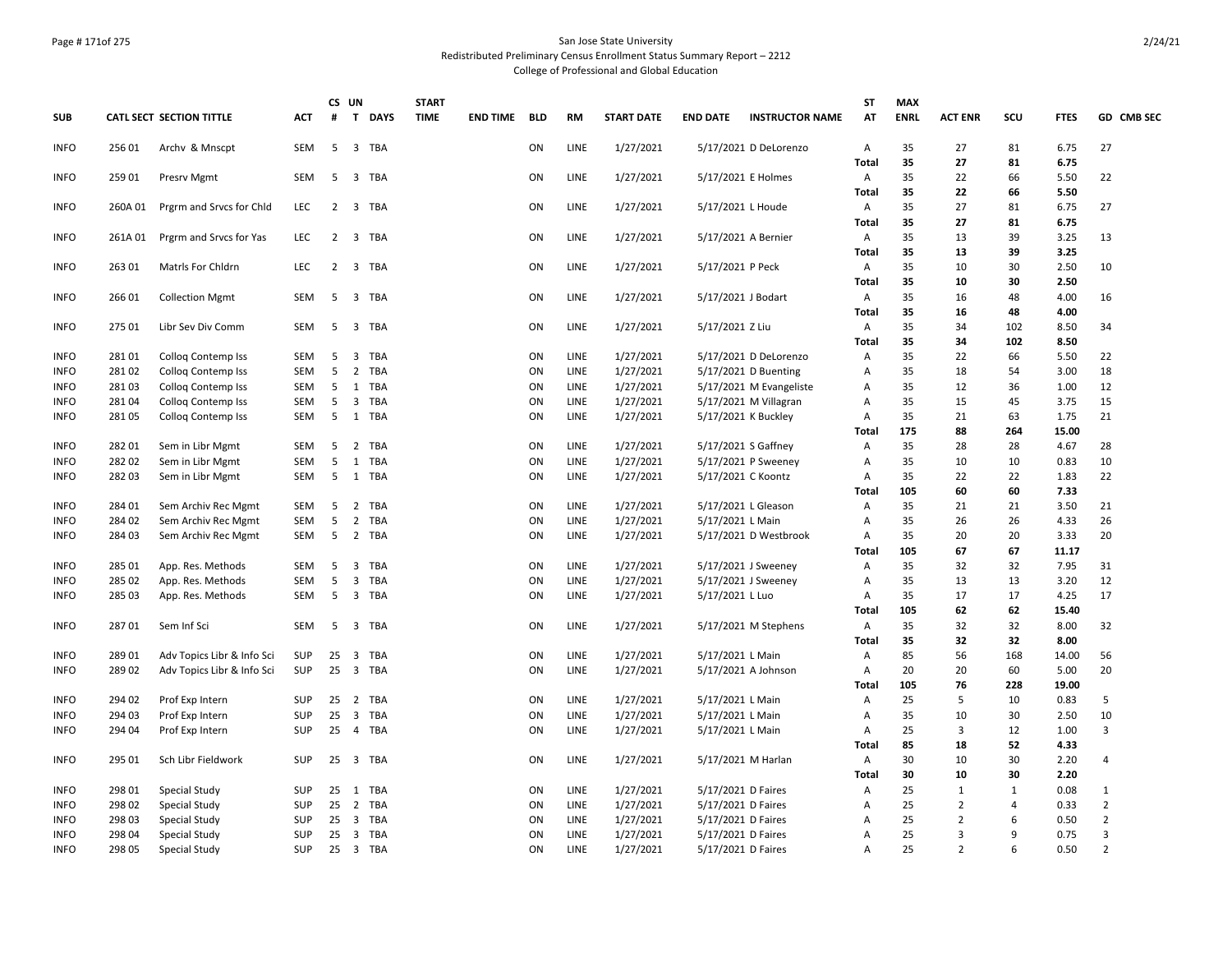### Page # 172of 275 San Jose State University

Redistributed Preliminary Census Enrollment Status Summary Report – 2212

| <b>SUB</b>  | CATL SECT SECTION TITTLE    | ACT | CS UN | <b>DAYS</b>  | <b>START</b><br><b>TIME</b> | <b>END TIME</b> | <b>BLD</b> | <b>RM</b> | <b>START DATE</b> | <b>END DATE</b>  | <b>INSTRUCTOR NAME</b>             | ST.<br>AT | MAX<br>ENRL | <b>ACT ENR</b> | scu  | <b>FTES</b> | <b>GD CMB SEC</b> |
|-------------|-----------------------------|-----|-------|--------------|-----------------------------|-----------------|------------|-----------|-------------------|------------------|------------------------------------|-----------|-------------|----------------|------|-------------|-------------------|
|             |                             |     |       |              |                             |                 |            |           |                   |                  |                                    | Total     | 125         | 10             | 26   | 2.17        |                   |
| <b>INFO</b> | MA Thesis/Project<br>299 01 |     |       | SEM 25 3 TBA |                             |                 | ON         | LINE      | 1/27/2021         | 5/17/2021 L Main |                                    | A         |             |                |      | 0.00        | - 0               |
|             |                             |     |       |              |                             |                 |            |           |                   |                  |                                    | Total     |             |                |      | 0.00        |                   |
|             |                             |     |       |              |                             |                 |            |           |                   |                  | <b>School of Information Total</b> |           | 2211        | 1415           | 3371 | 310.17      |                   |